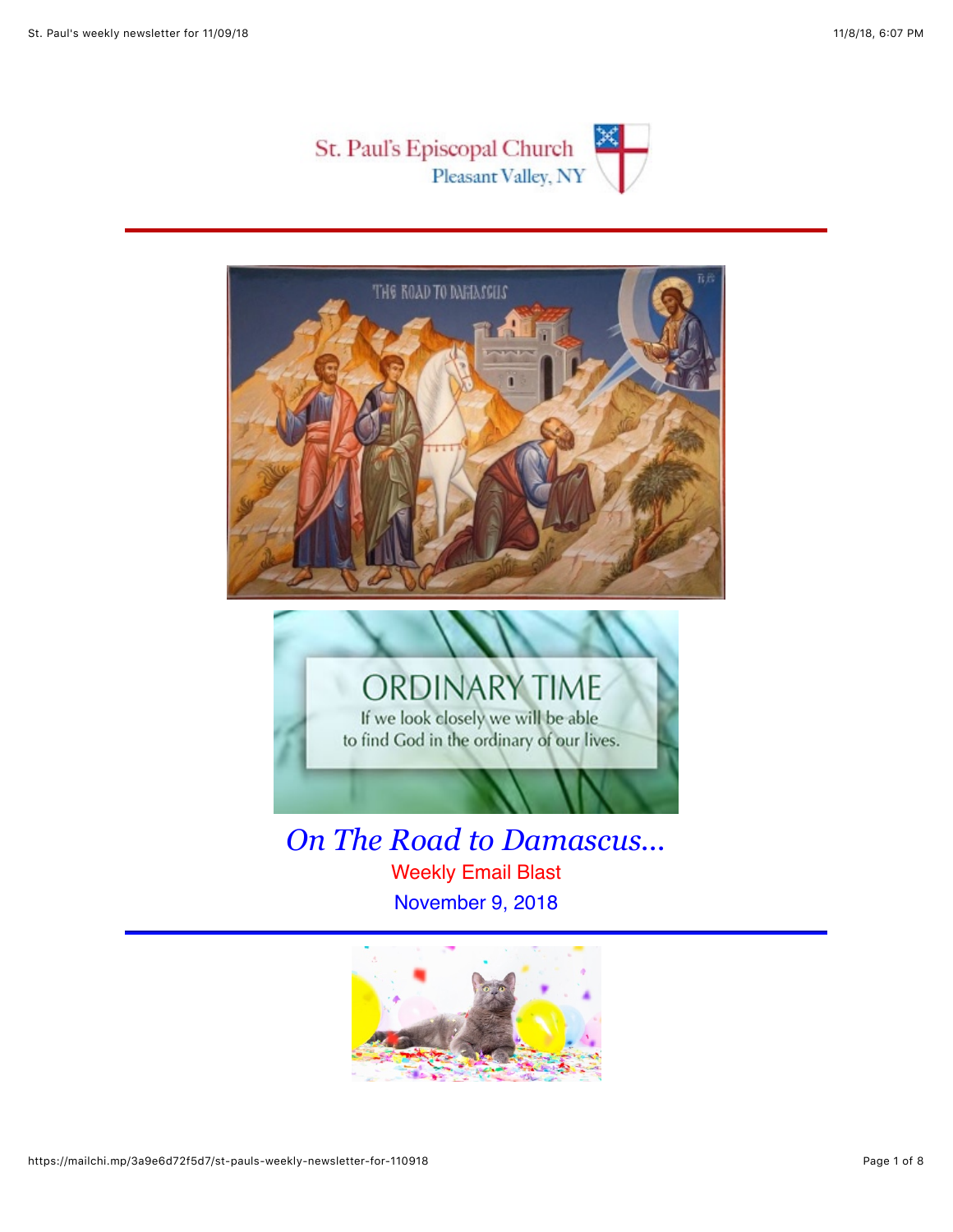## **For those celebrating Birthdays & Anniversaries:**

Gerald Haight, Dawn Macak, Caitlin Rouse, Barbara Haight



Reminder to Return your Pledge Cards if you have not already done so - Thank you! This timing helps our Treasury Team and Finance Committee by giving them the big picture information they need to form the 2019 parish budget as accurately as possible.

Thank you for being who you are - God is honored and praised by your faithfulness as members of this parish.



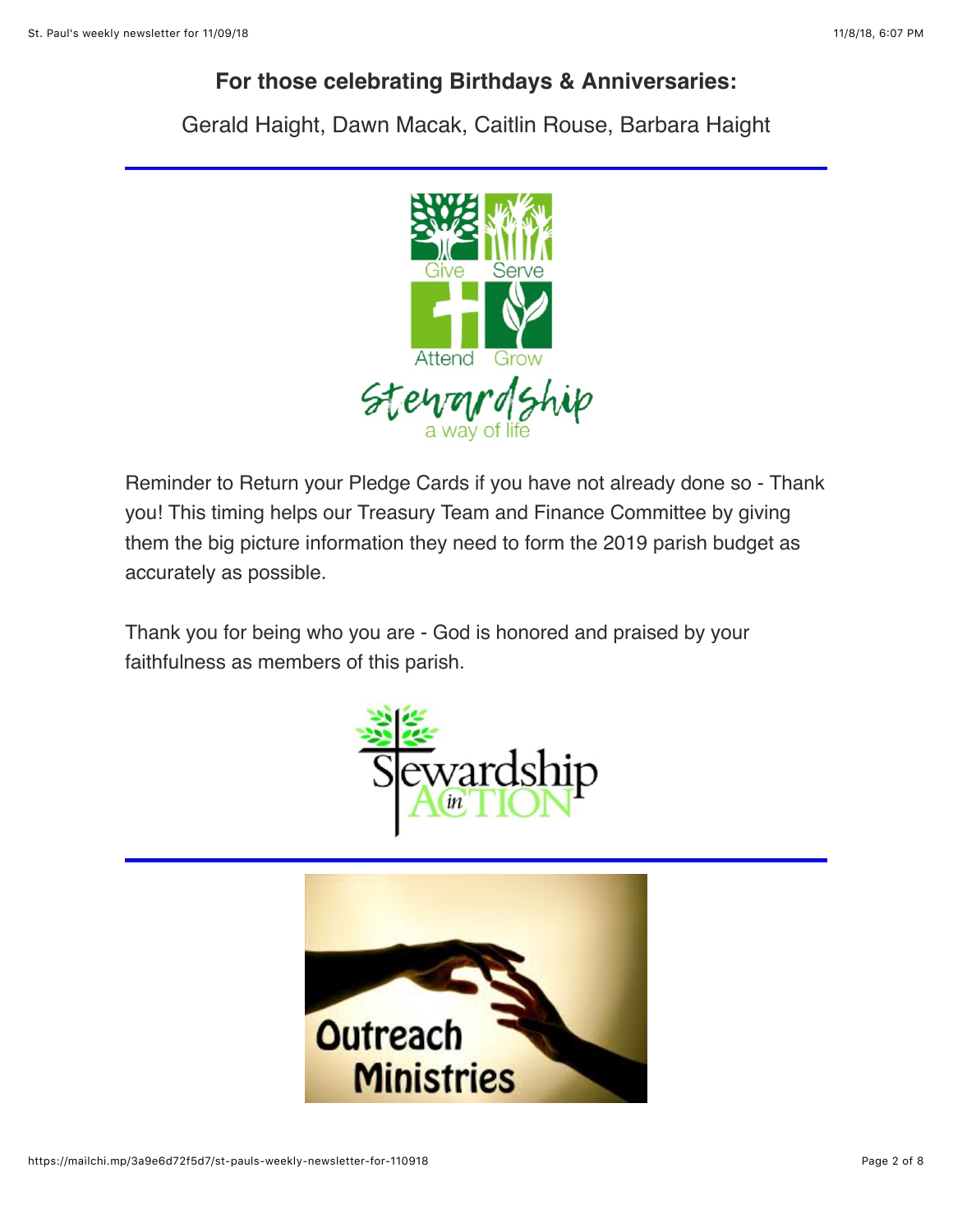

#### **Rural and Migrant Ministry**

Every year St. Paul's participates with the RMM gift store by donating unwrapped Christmas gifts. These gifts are made available to parents and guardians to shop with very reduced prices for their children- all within the context of a festive dinner celebrating the farmworkers and their families. Let's do our part again this year with donations of new & unwrapped gifts, money, and/or your time to organize and deliver our offerings to the RMM office in Poughkeepsie in December. Rejoice!



#### **Renewal Works**

The committee has now met twice since the parish-wide presentation on September 30. One overriding thought keeps resurfacing: Are we praying more than we think? Let us all join together on Sunday, December 4th during coffee hour, in small groups, to discuss this topic and see where the Spirit leads us! Everyone invited and welcome!!



### **Coat Drive**

This year's Coat Drive will benefit the PV Ecumenical Food Pantry. Please bring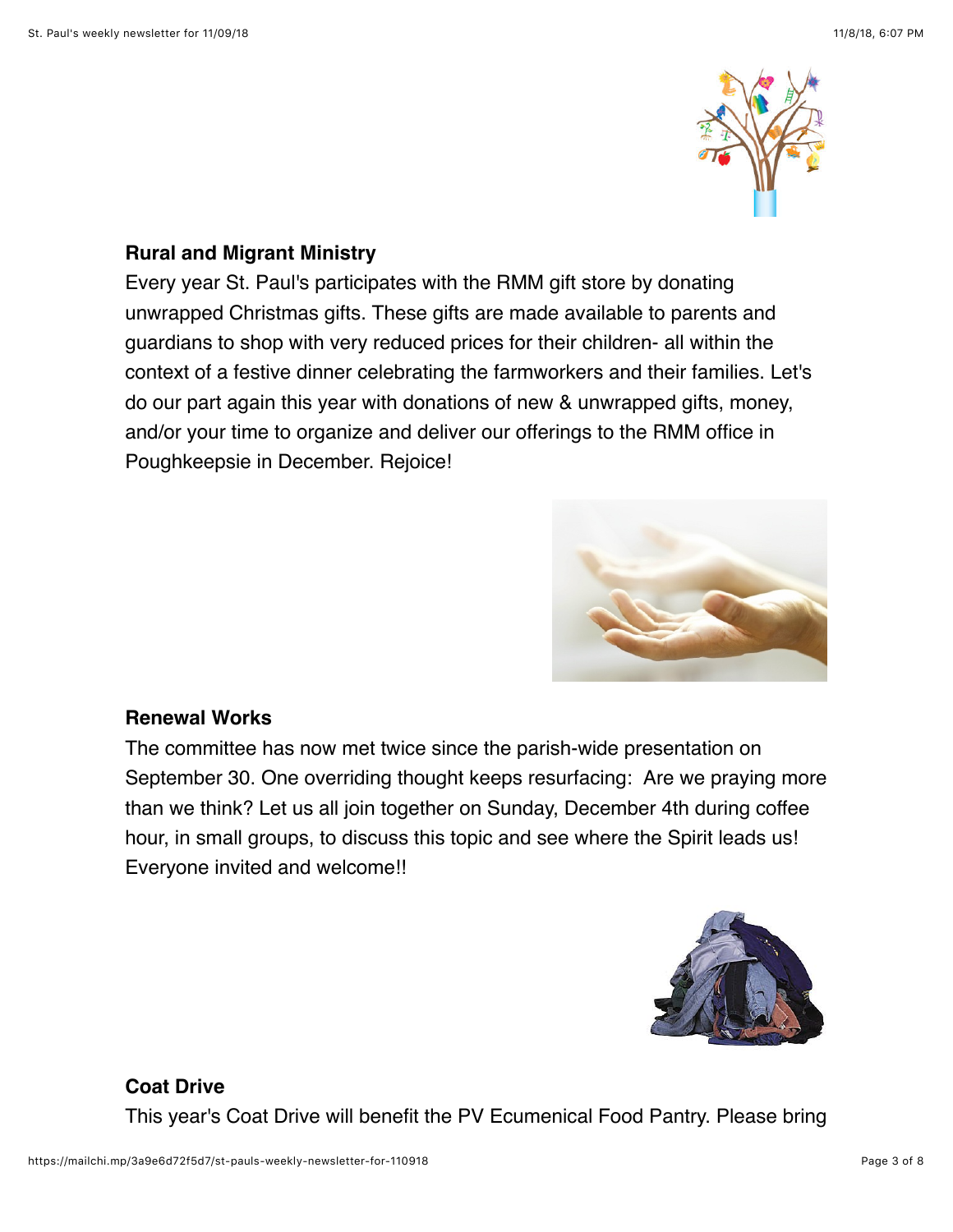coats for donation to the Parish Hall during the month of November. (Hats, scarves, gloves, and mittens are also welcome.)



**Youth Ministry (CONNECT)** *This Sunday...* **Sunday, November 11th 12:00 - 2:00 PM Grace Church, Millbrook** (There will be APPLE PICKING)

## **also this Sunday, 11/11at 4:00 PM**: **Remembering, We Gather**:

# Observance of the 100th Anniversary of Armistice Day **in the Chapel Tower Foyer at Vassar College**.

A half-hour inter-religious and secular gathering for peace during the weekly service time of the Episcopal Community at Vassar College. Sponsored by Religious & Spiritual Life and Contemplative Practices. All welcome. Always.

## *This Saturday...* **Fall Clean Up Day**

# **Saturday, November 10th**

(rain date Saturday the 17th) Please arrive by 9:00 AM Leaf Blowers can be handy if you can bring one. Extra rakes too!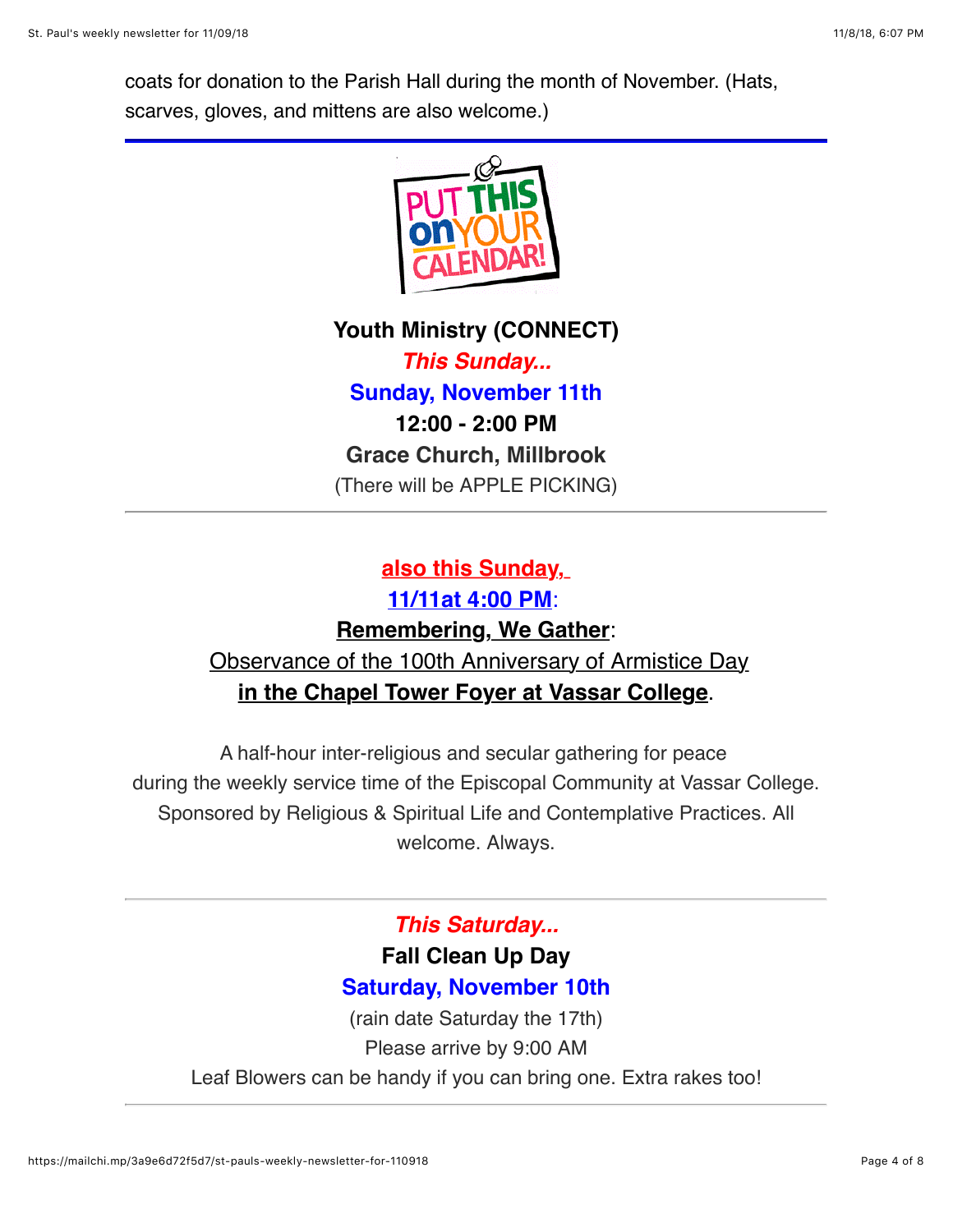## **Ecumenical Thanksgiving Service Tuesday, November 20th**

7:00 PM - PV Presbyterian Church Everyone is Always Invited!



#### **\*\*\* REMINDERS \*\*\***

Vestry Meeting: Monday, November 12, 2018 - 7:00 PM - Parish Hall, Sepe Room

#### *Adams Gift Cards: Year-Round Fundraising*

Available at both Sunday morning services. Please see Debby, Ginny, or Marilyn. St. Paul's receives 10% of the card value bought through our church. If you shop at Adams or give gift cards as gifts, our ministries benefit from this fundraiser. Thank You!

#### *Communications*

If you use Facebook, please like & follow the [St. Paul's page](https://www.facebook.com/stpaulspleasantvalley/?ref=bookmarks). Also, please invite people you know who may be interested in the mission and outreach ministries at St. Paul's. Let's get the WORD out!

### **2018 Annual Diocesan Convention November 9-10 in White Plains**

Mother Megan will be in attendance representing St. Paul's.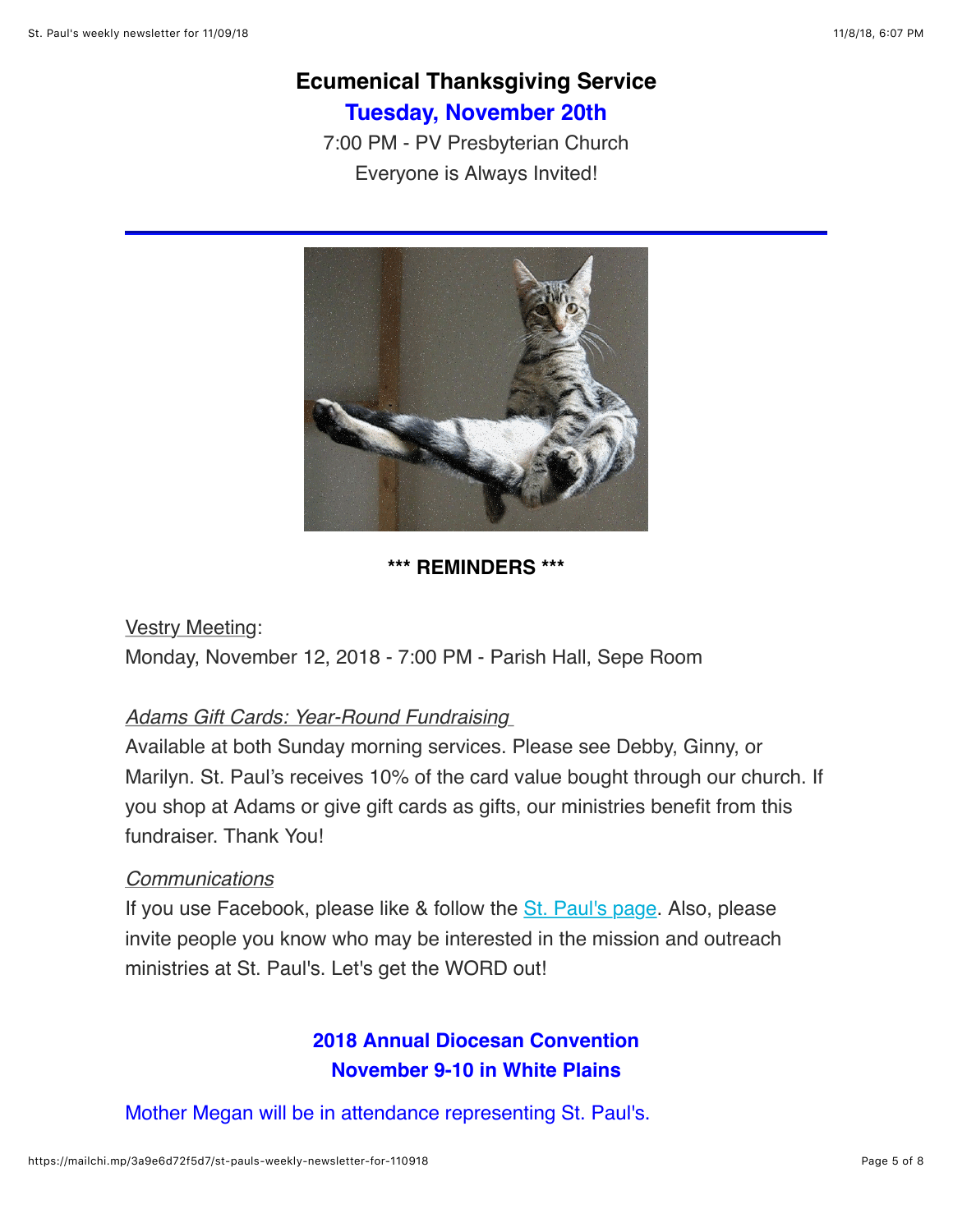Please pray as the convention meets. Mother Megan will report back.

#### **Weekly Ministry Schedule:**

First Wednesdays:

**1:00 PM** Holy Eucharist - Rite II w/prayers for healing - ADA Access

#### **6:45 PM Ecumenical Food Pantry**

PV United Methodist Church, Volunteers Welcome!

All other Wednesdays:

**1:00-2:30 PM Bible Study**: Sepe Room, Parish Hall

Fridays:

**6:00 PM**: Evening Prayer in the Church

Sundays:

**9:45 AM** Sunday School

**11:30 AM - 12:00 PM** Adult Ed: Sepe Room, Parish Hall



#### **First Wednesday**:

**1:00 PM** HE-RT II w/prayers for healing **ADA Access**

#### **6:45 PM - Ecumenical Food Pantry**

PV United Methodist Church - **Volunteers Welcome!**

#### **2nd-5th Wednesdays:**

**Bible Study 1:00-2:30 PM** *-* Sepe Room, Parish Hall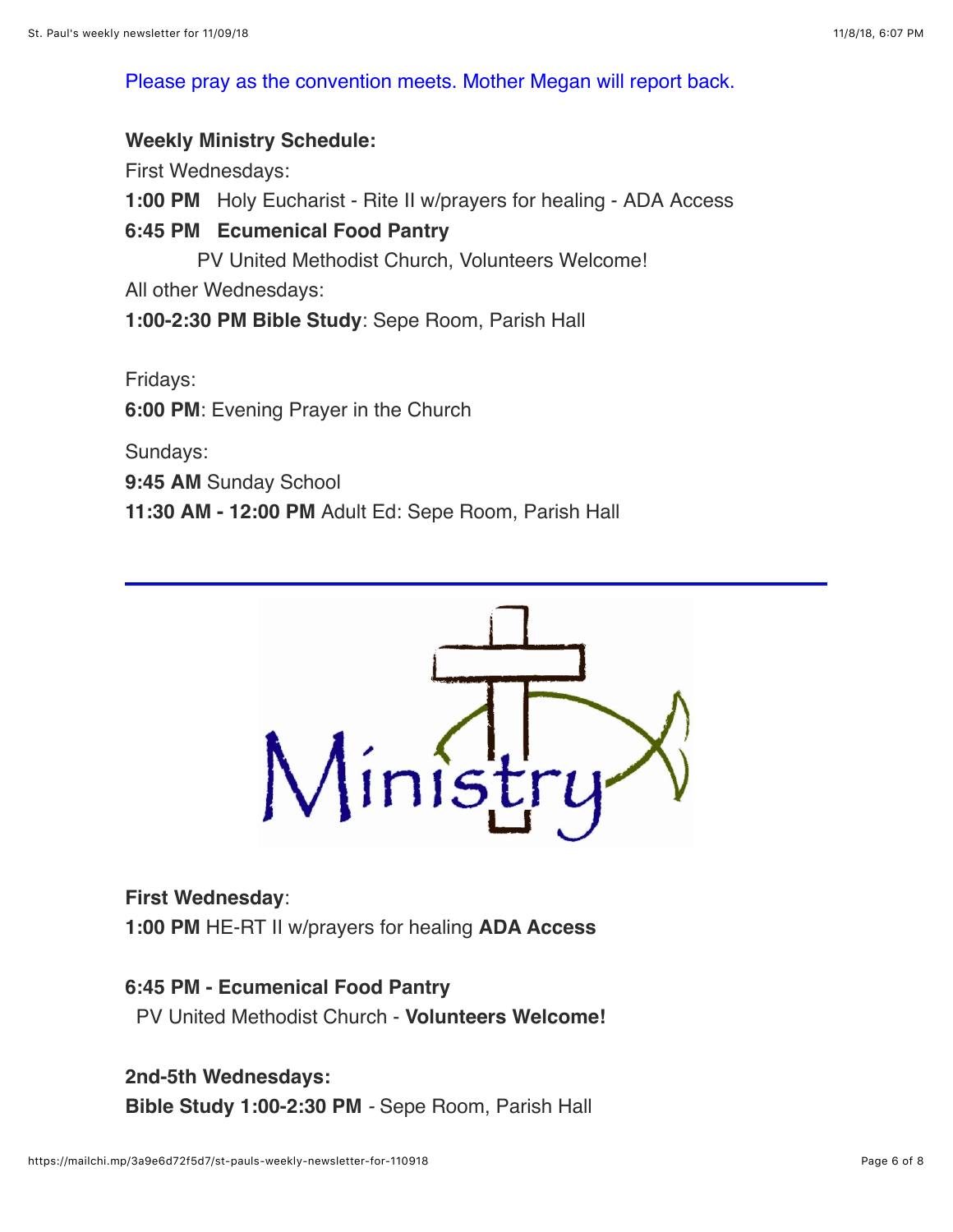**Fridays: Evening Prayer 6:00 PM** - in the Church

**Sundays: Adult Education 11:30 AM** - Sepe Room, Parish Hall

### **Pastoral Care**

**The Rev. Megan E. Sanders, Rector** [mothersanders@gmail.com](mailto:mothersanders@gmail.com) - cell: 917.751.9568

Rector's Office Hours may vary from week to week based on the pastoral needs of our parish community. Mother Megan will be in the office weekly and available for walk-ins from 10:00 AM - 1:00 PM on Wednesdays, unless noted otherwise in our weekly parish email: *On the Road to Damascus*. Her Sabbath time is Thursday/Friday.

#### **In case of Pastoral Emergency:**

Please call the Rector on her cell phone: 917-751-9568. Please no text messages - hearing your voice is important.

On Thu/Fri, and when the Rector is away, you may contact one of the wardens: Roger Tumbarello: 845-635-1220 Nancy Adams: 845-635-1448 They will be able to contact the Rector or the priest covering pastoral emergencies if she is away.

Stay connected through our Parish Website ([www.stpaulspv.org\)](http://www.stpaulspv.org/), parish weekly email (email stpaulspy@gmail.com to sign up), and on Sundays with bulletin announcements.

### *St. Paul's Episcopal Church Where Everyone is Always Invited! --God Bless You.*